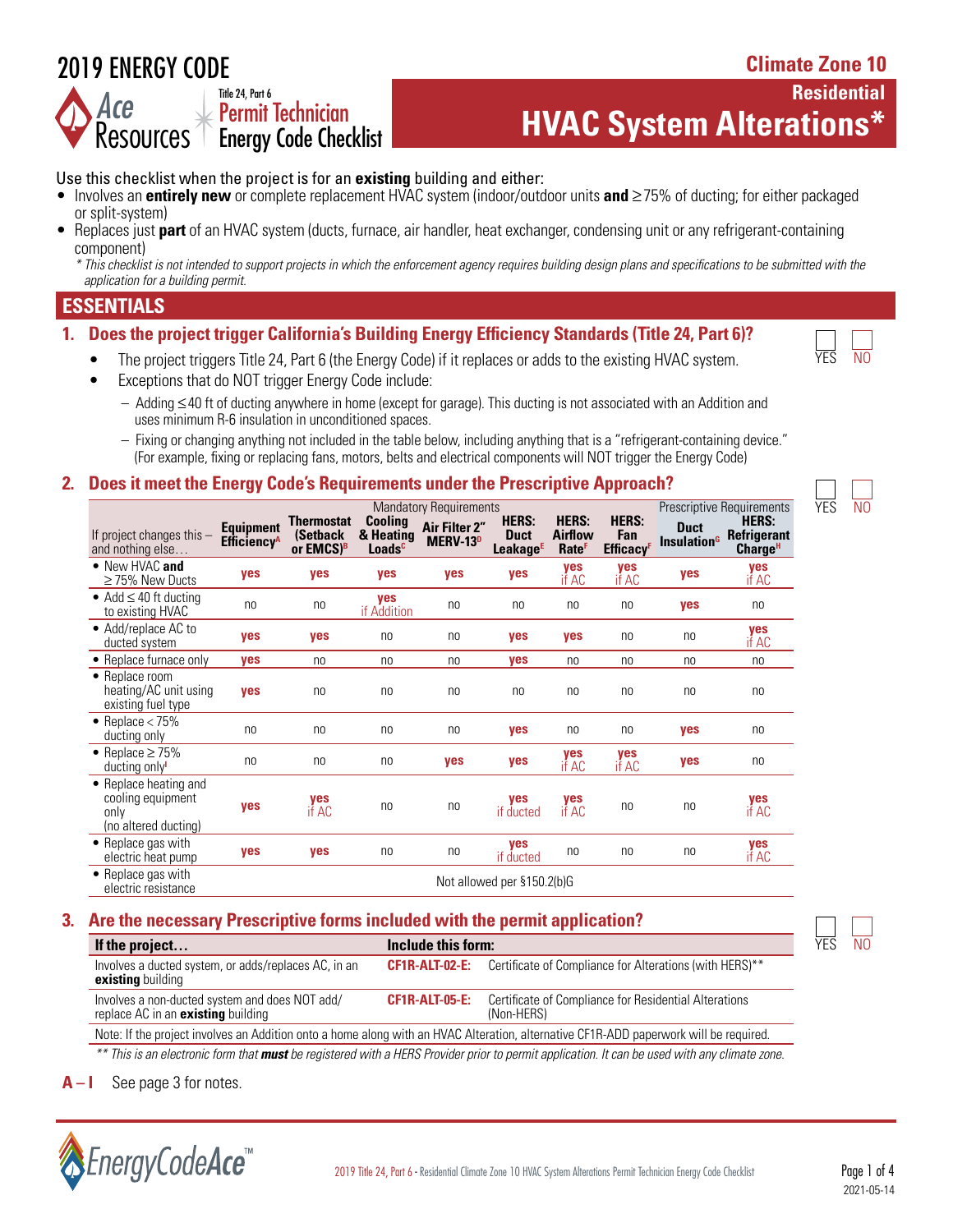### **HVAC Permits, HERS Measures & Required Documentation**

### **The permit applicant wants to change to a different fuel source for the new HVAC system. Can a permit be granted?**

• Per Section 150.2(b)1Cii of the Energy Code, the fuel source of the new system can only be natural gas, liquefied petroleum gas or the existing HVAC system fuel type. If the fuel type of the prior system was gas, the replacement space-conditioning system may be a heat pump.

### **Are Certificates of Compliance (CF1R forms) really required for an altered HVAC system?**

- As with any project involving Home Energy Rating System (HERS) verification, as soon as one HERS measure is triggered, **all** forms must then be registered with a HERS Provider. This applies whether or not a given project form directly involves a HERS measure.
- With the exception of projects only adding 40 ft or less of ducts to an existing HVAC system, **all ducted** HVAC unit replacements will trigger HERS verification. However, there are other types of HVAC system replacements that will not trigger HERS, such as wall furnaces, gas space heaters and room air conditioners.
	- Some enforcement agencies may, at their discretion, choose **not** to require compliance documents for Prescriptive Residential Alteration projects that do NOT require Home Energy Rating System (HERS) verification. Even so, exemptions from submitting compliance documentation shall not be deemed to grant authorization for any work to be done in any manner in violation of this code or other provisions of law. See §10-103(a)1C for more information.

### **What forms will the building inspector require?**

- In addition to the CF1R-ALT form submitted with the permit application, the inspector will look for the CF2R-MCH-01-E: Certificate of Installation for Space Conditioning Systems, Ducts & Fans, which is completed by the installing contractor.
- Additional forms required by the building inspector depend on project scope and associated HERS measures which is provided by the Project Status Report (provided by the HERS Providers). The most commonly used CF2R (Certificates of Installation) and CF3R (Certificates of Verification) forms for HVAC projects are:

### **Responsibility of Installing Contractor: Responsibility of HERS Rater:**

 **CF2R-MCH-20-H:** Duct Leakage Diagnostic Test **CF3R-MCH-20-H:** Duct Leakage Diagnostic Test **CF2R-MCH-22-H:** Space Conditioning System Fan Efficacy **CF3R-MCH-22-H:** Space Conditioning System Fan Efficacy **CF2R-MCH-23-H:** Space Conditioning System Airflow Rate **CF3R-MCH-23-H:** Space Conditioning System Airflow Rate **CF2R-MCH-25-H:** Refrigerant Charge Verification **CF3R-MCH-25-H:** Refrigerant Charge Verification

### **Prescriptive or Performance**

### **What do you mean by "Performance Approach" to compliance?**

• The Performance Approach uses approved modeling software to "trade off" energy efficiency measures (so you can do "worse" than Prescriptive for some things, and "better" than Prescriptive for others, as long as the Mandatory requirements are met and the energy budget balances). This proof of energy budget balance is documented via the CF1R-PRF-01-E report. This may be considered if the project is unable to meet the Prescriptive requirements for an HVAC Alteration supported by this checklist.

### **Confirming Equipment Compliance with Federal and State Regulations**

### **What resources can I direct permit applicants to in order to find out whether a particular make and model of HVAC system is compliant with Mandatory Federal and State Appliance Efficiency regulations?**

• All appliances regulated under Title 20 must be certified to the California Energy Commission via its MAEDbS<sup>TM</sup> database (Modernized Appliance Efficiency Database System). The general public can access this database directly at: <https://cacertappliances.energy.ca.gov/>

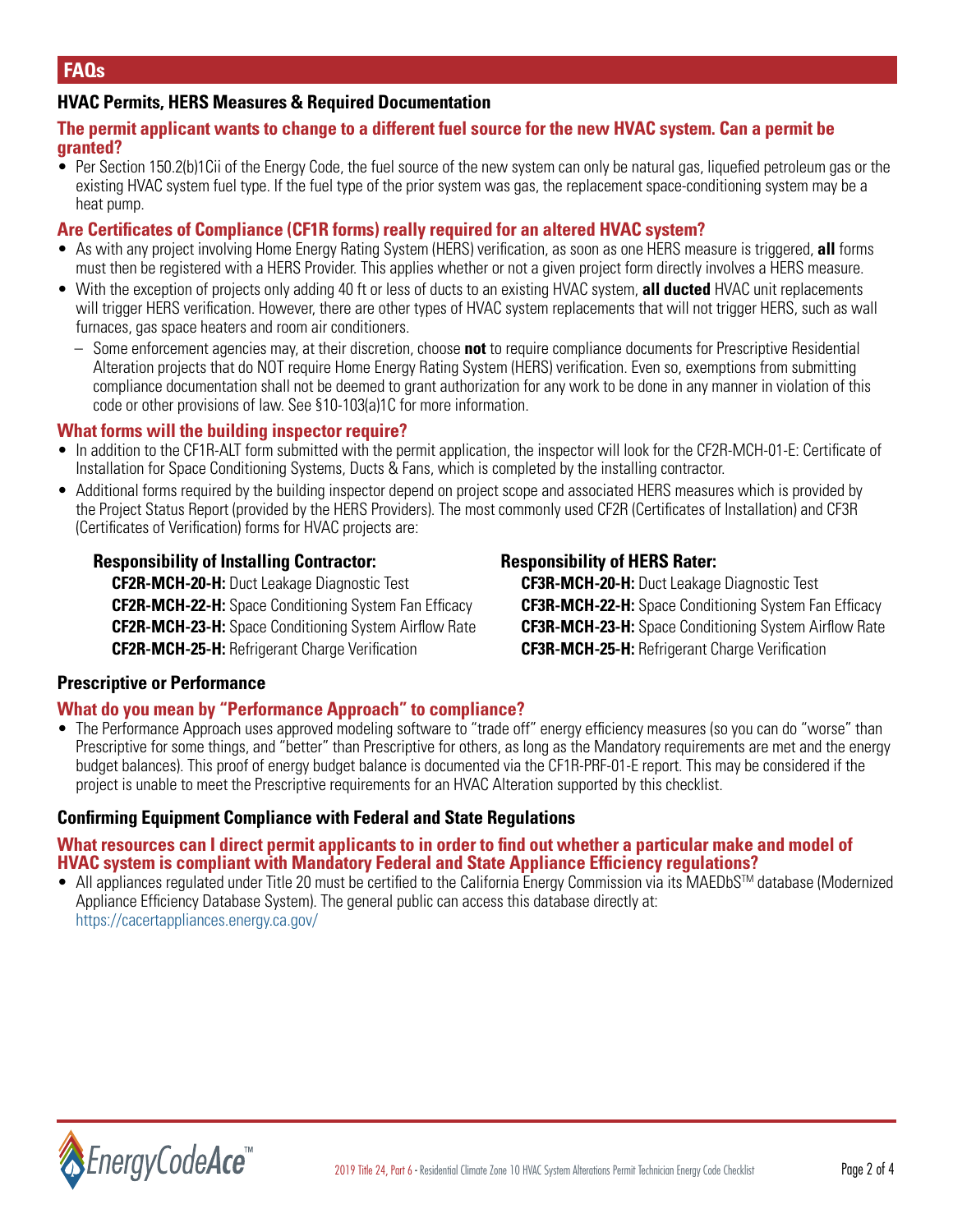### **Notes**

- **A** §110.1 & 110.2(a): All HVAC equipment must be certified through Title 20 Appliance Efficiency Standards and meet minimum efficiency requirements. For more on these requirements, see Energy Code Ace's Quick Reference sheet entitled "2019 Residential Heating & Cooling Equipment Minimum Efficiencies," found here: [energycodeace.com/download/35781/file\\_path/fieldList/QR.ResMinHeatCoolEfficiencies.2019](http://energycodeace.com/download/35781/file_path/fieldList/QR.ResMinHeatCoolEfficiencies.2019)
- **B** §110.2(c), 150.0(i) & 150.2(b)1F: Setback thermostat shall have a clock mechanism that allows the building occupant to program the temperature setpoints for at least four periods within 24 hours. Not required for gravity gas wall heaters, gravity floor heaters, gravity room heaters, non-central electric heaters, fireplaces or decorative gas appliances, wood stoves, room air conditioners and room airconditioner heat pumps.
- C Per Residential Building Code §303.10 and Building Code §1204.1: Heating systems shall maintain a room temperature of ≥68<sup>0</sup>F, which is typically confirmed via heating load calculations.
- **D** §150.0(m)12-13 & 150.2(b)1C-D: Air filters to be 2" MERV-13 when Alteration project involves entirely new/complete replacement HVAC system (equipment and ducts), or replacing  $\geq 75\%$  of the ducting, and has > 10 ft of ducting. Alternative filter size options may apply.
- **E** §150.2(b)1C, D & E: HERS duct testing is not required when asbestos is present. New/replacement space-conditioning ducts, plenums, air handling units, and cooling or heating coils located in a garage space shall meet minimum leakage requirement and/or be visually inspected by a HERS Rater.
- **F** §150.0(m)13 & 150.2(b)1C-F: HERS Airflow Rate and HERS Fan Efficacy apply to new or completely replaced space-conditioning systems that use forced air ducts to supply cooling to an occupiable space (does not apply to heating only systems, or to non-ducted cooling systems).

Pipe Insulation: Sections 150.0(j)2B, 150.0(j)2-3 and 120.3, as well as Table 120.3-A: Cooling system suction lines ≤1.5" in diameter must have a minimum of 0.75" thick insulation for any newly installed air conditioner systems.

- **G** §150.0(m)1, 150.1(c)9 & 150.2(b)1D: Duct insulation requirements for Climate Zone 10:
	- Altered duct system (< 75% New Ducts) in conditioned & unconditioned spaces: Min. R-6 duct insulation
	- New duct (≥75% New Ducts) in conditioned & unconditioned spaces: Min. R-6 duct insulation
		- An HVAC system is considered to have "all new" ducts when 75% or more of the ducts are new material. Up to 25% of existing duct system components (such as registers, grilles, boots, air handler, coil, plenums and duct material) may be reused if those parts are accessible and can be sealed to prevent leakage.
- **H** §150.1(c)7A & 150.2(b)1F: HERS Refrigerant Charge verification is Prescriptively required in Climate Zone 10 when refrigerantcontaining components such as the compressor, condensing coil, evaporator coil, refrigerant metering device or refrigerant piping are altered or added.
- **I** Entirely new or complete replacement duct systems installed as part of an Alteration shall be constructed of at least 75 percent new duct material, and up to 25 percent may consist of reused parts from the dwelling unit's existing duct system including but not limited to registers, grilles, boots, air handler, coil, plenums, duct material; if the reused parts are accessible and can be sealed to prevent leakage.